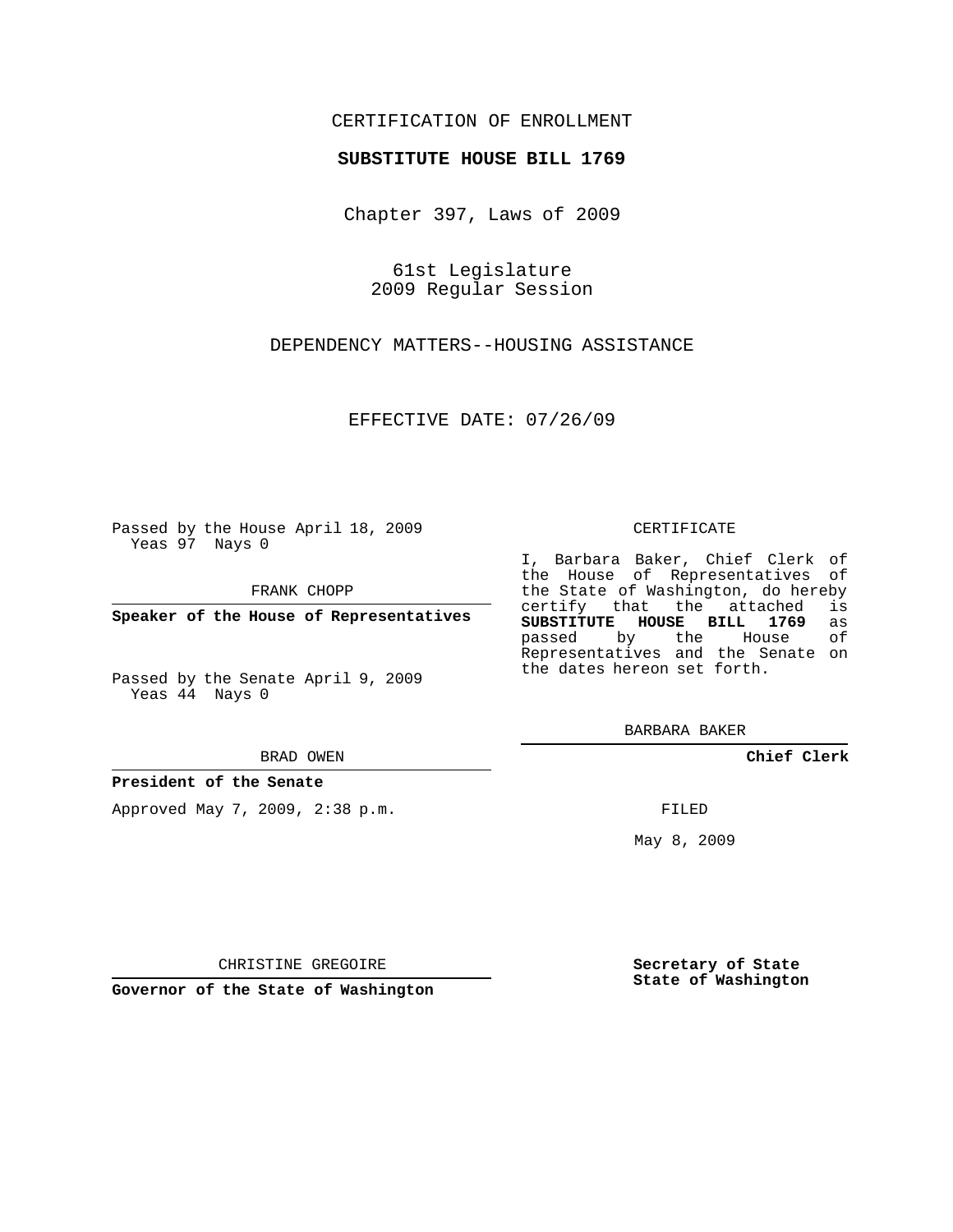# **SUBSTITUTE HOUSE BILL 1769** \_\_\_\_\_\_\_\_\_\_\_\_\_\_\_\_\_\_\_\_\_\_\_\_\_\_\_\_\_\_\_\_\_\_\_\_\_\_\_\_\_\_\_\_\_

\_\_\_\_\_\_\_\_\_\_\_\_\_\_\_\_\_\_\_\_\_\_\_\_\_\_\_\_\_\_\_\_\_\_\_\_\_\_\_\_\_\_\_\_\_

### AS AMENDED BY THE SENATE

Passed Legislature - 2009 Regular Session

## **State of Washington 61st Legislature 2009 Regular Session**

**By** House Early Learning & Children's Services (originally sponsored by Representatives Orwall, White, Dammeier, Clibborn, Nelson, Liias, Carlyle, Eddy, Upthegrove, Green, Chase, Seaquist, Miloscia, Kagi, Roberts, Kenney, and Morrell)

READ FIRST TIME 02/23/09.

 1 AN ACT Relating to orders for housing assistance in dependency 2 matters; amending RCW 13.34.030 and 13.34.065; and reenacting and 3 amending RCW 13.34.130 and 13.34.138.

4 BE IT ENACTED BY THE LEGISLATURE OF THE STATE OF WASHINGTON:

 5 **Sec. 1.** RCW 13.34.030 and 2003 c 227 s 2 are each amended to read 6 as follows:

7 For purposes of this chapter:

 (1) "Abandoned" means when the child's parent, guardian, or other custodian has expressed, either by statement or conduct, an intent to forego, for an extended period, parental rights or responsibilities despite an ability to exercise such rights and responsibilities. If the court finds that the petitioner has exercised due diligence in attempting to locate the parent, no contact between the child and the child's parent, guardian, or other custodian for a period of three months creates a rebuttable presumption of abandonment, even if there is no expressed intent to abandon.

17 (2) "Child" and "juvenile" means any individual under the age of 18 eighteen years.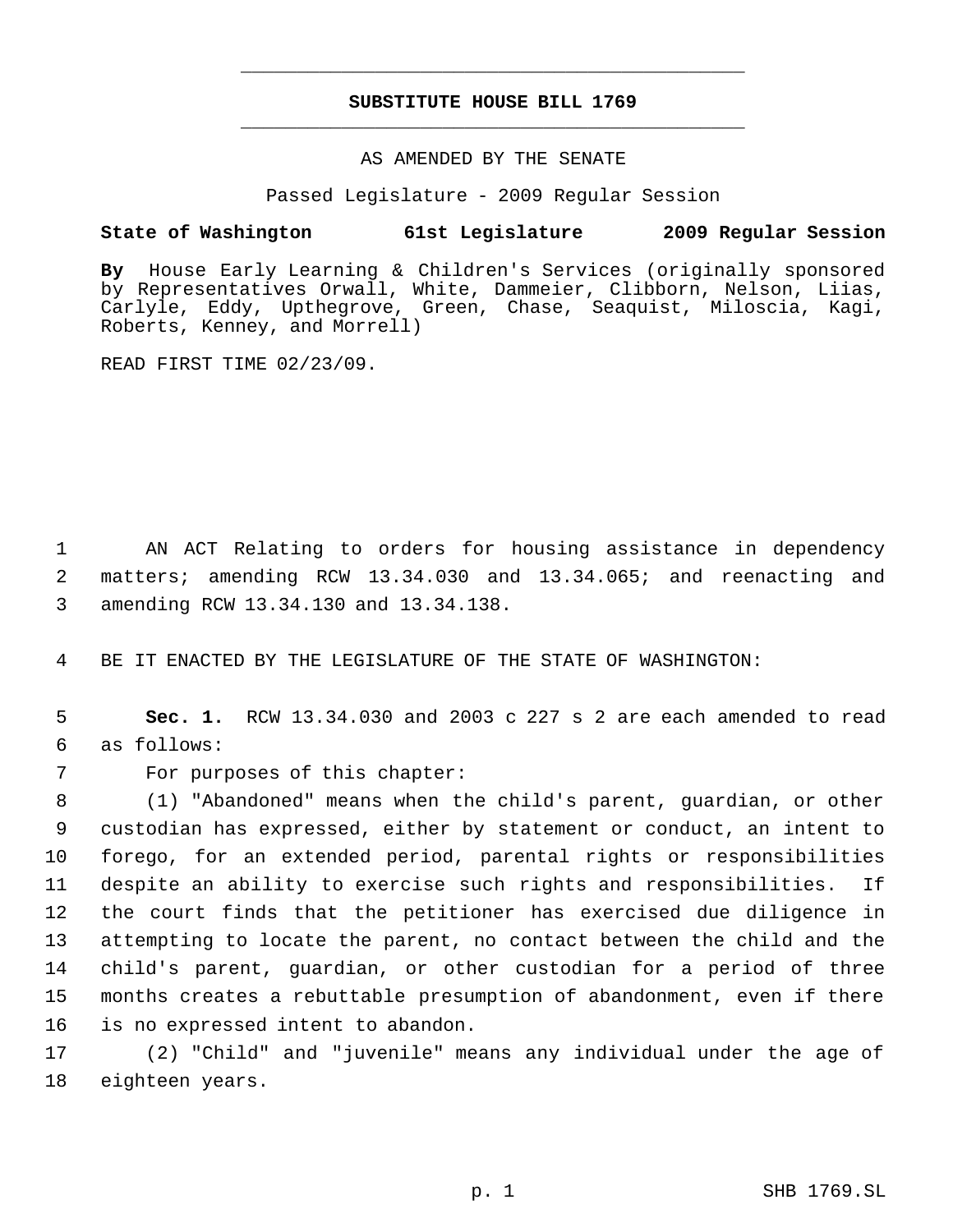(3) "Current placement episode" means the period of time that begins with the most recent date that the child was removed from the home of the parent, guardian, or legal custodian for purposes of placement in out-of-home care and continues until: (a) The child returns home; (b) an adoption decree, a permanent custody order, or guardianship order is entered; or (c) the dependency is dismissed, whichever occurs first.

 (4) "Dependency guardian" means the person, nonprofit corporation, or Indian tribe appointed by the court pursuant to this chapter for the limited purpose of assisting the court in the supervision of the dependency.

(5) "Dependent child" means any child who:

(a) Has been abandoned;

 (b) Is abused or neglected as defined in chapter 26.44 RCW by a person legally responsible for the care of the child; or

 (c) Has no parent, guardian, or custodian capable of adequately caring for the child, such that the child is in circumstances which constitute a danger of substantial damage to the child's psychological or physical development.

 (6) "Developmental disability" means a disability attributable to mental retardation, cerebral palsy, epilepsy, autism, or another neurological or other condition of an individual found by the secretary to be closely related to mental retardation or to require treatment similar to that required for individuals with mental retardation, which disability originates before the individual attains age eighteen, which has continued or can be expected to continue indefinitely, and which constitutes a substantial handicap to the individual.

 (7) "Guardian" means the person or agency that: (a) Has been appointed as the guardian of a child in a legal proceeding other than a proceeding under this chapter; and (b) has the legal right to custody of the child pursuant to such appointment. The term "guardian" shall not include a "dependency guardian" appointed pursuant to a proceeding under this chapter.

 (8) "Guardian ad litem" means a person, appointed by the court to represent the best interests of a child in a proceeding under this chapter, or in any matter which may be consolidated with a proceeding under this chapter. A "court-appointed special advocate" appointed by the court to be the guardian ad litem for the child, or to perform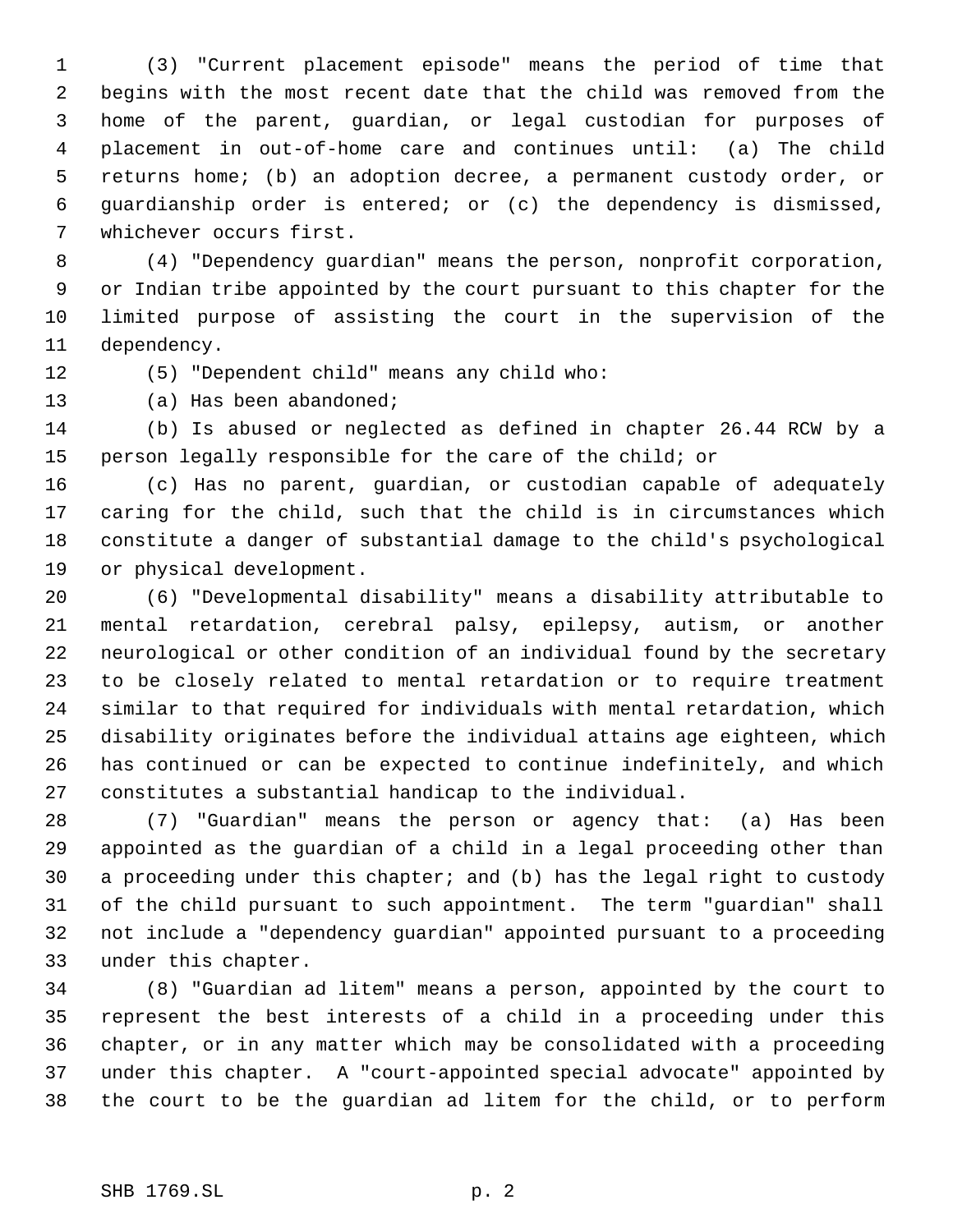substantially the same duties and functions as a guardian ad litem, shall be deemed to be guardian ad litem for all purposes and uses of this chapter.

 (9) "Guardian ad litem program" means a court-authorized volunteer program, which is or may be established by the superior court of the county in which such proceeding is filed, to manage all aspects of volunteer guardian ad litem representation for children alleged or found to be dependent. Such management shall include but is not limited to: Recruitment, screening, training, supervision, assignment, and discharge of volunteers.

11 (10) <u>"Housing assistance" means appropriate referrals by the</u> 12 department or other supervising agencies to federal, state, local, or 13 private agencies or organizations, assistance with forms, applications, or financial subsidies or other monetary assistance for housing. For 15 purposes of this chapter, "housing assistance" is not a remedial 16 service or time-limited family reunification service as described in 17 RCW 13.34.025(2).

18 (11) "Indigent" means a person who, at any stage of a court proceeding, is:

 (a) Receiving one of the following types of public assistance: Temporary assistance for needy families, general assistance, poverty- related veterans' benefits, food stamps or food stamp benefits transferred electronically, refugee resettlement benefits, medicaid, or supplemental security income; or

 (b) Involuntarily committed to a public mental health facility; or (c) Receiving an annual income, after taxes, of one hundred twenty-

five percent or less of the federally established poverty level; or

 (d) Unable to pay the anticipated cost of counsel for the matter before the court because his or her available funds are insufficient to pay any amount for the retention of counsel.

 $((+11))$   $(12)$  "Out-of-home care" means placement in a foster family home or group care facility licensed pursuant to chapter 74.15 RCW or placement in a home, other than that of the child's parent, guardian, or legal custodian, not required to be licensed pursuant to chapter 74.15 RCW.

36  $((+12))$  (13) "Preventive services" means preservation services, as defined in chapter 74.14C RCW, and other reasonably available services, 38 including housing ((services)) assistance, capable of preventing the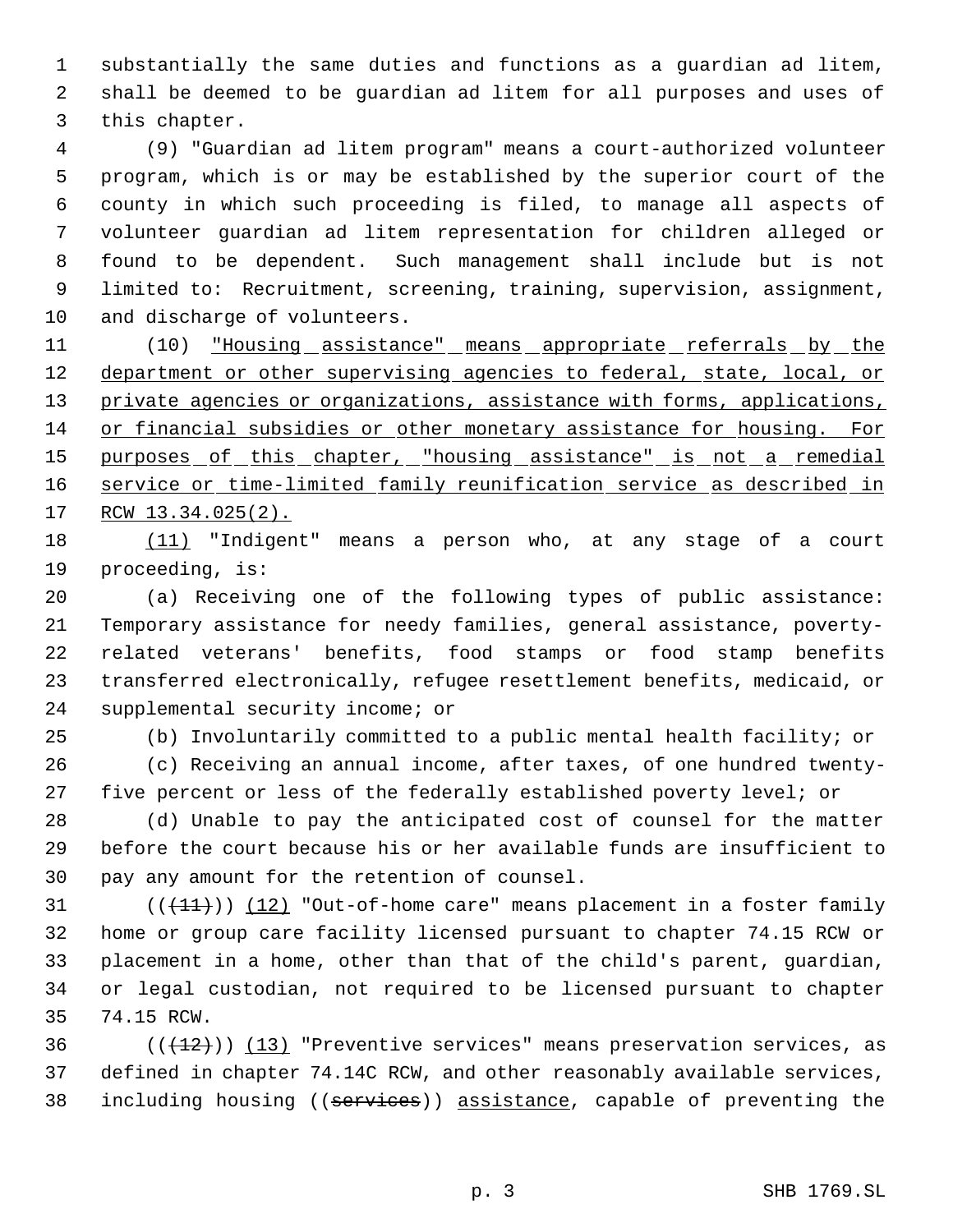1 need for out-of-home placement while protecting the child. ((Housing services may include, but are not limited to, referrals to federal, 3 state, local, or private agencies or organizations, assistance with forms and applications, or financial subsidies for housing.

5 (13)) (14) "Shelter care" means temporary physical care in a facility licensed pursuant to RCW 74.15.030 or in a home not required to be licensed pursuant to RCW 74.15.030.

 $((+14))$  (15) "Sibling" means a child's birth brother, birth sister, adoptive brother, adoptive sister, half-brother, or half- sister, or as defined by the law or custom of the Indian child's tribe for an Indian child as defined in 25 U.S.C. Sec. 1903(4).

12  $((+15))$  (16) "Social study" means a written evaluation of matters relevant to the disposition of the case and shall contain the following information:

 (a) A statement of the specific harm or harms to the child that intervention is designed to alleviate;

 (b) A description of the specific services and activities, for both the parents and child, that are needed in order to prevent serious harm to the child; the reasons why such services and activities are likely to be useful; the availability of any proposed services; and the agency's overall plan for ensuring that the services will be delivered. The description shall identify the services chosen and approved by the parent;

 (c) If removal is recommended, a full description of the reasons why the child cannot be protected adequately in the home, including a description of any previous efforts to work with the parents and the child in the home; the in-home treatment programs that have been 28 considered and rejected; the preventive services<sub>1</sub> including housing 29 assistance, that have been offered or provided and have failed to prevent the need for out-of-home placement, unless the health, safety, and welfare of the child cannot be protected adequately in the home; and the parents' attitude toward placement of the child;

 (d) A statement of the likely harms the child will suffer as a result of removal;

 (e) A description of the steps that will be taken to minimize the harm to the child that may result if separation occurs including an assessment of the child's relationship and emotional bond with any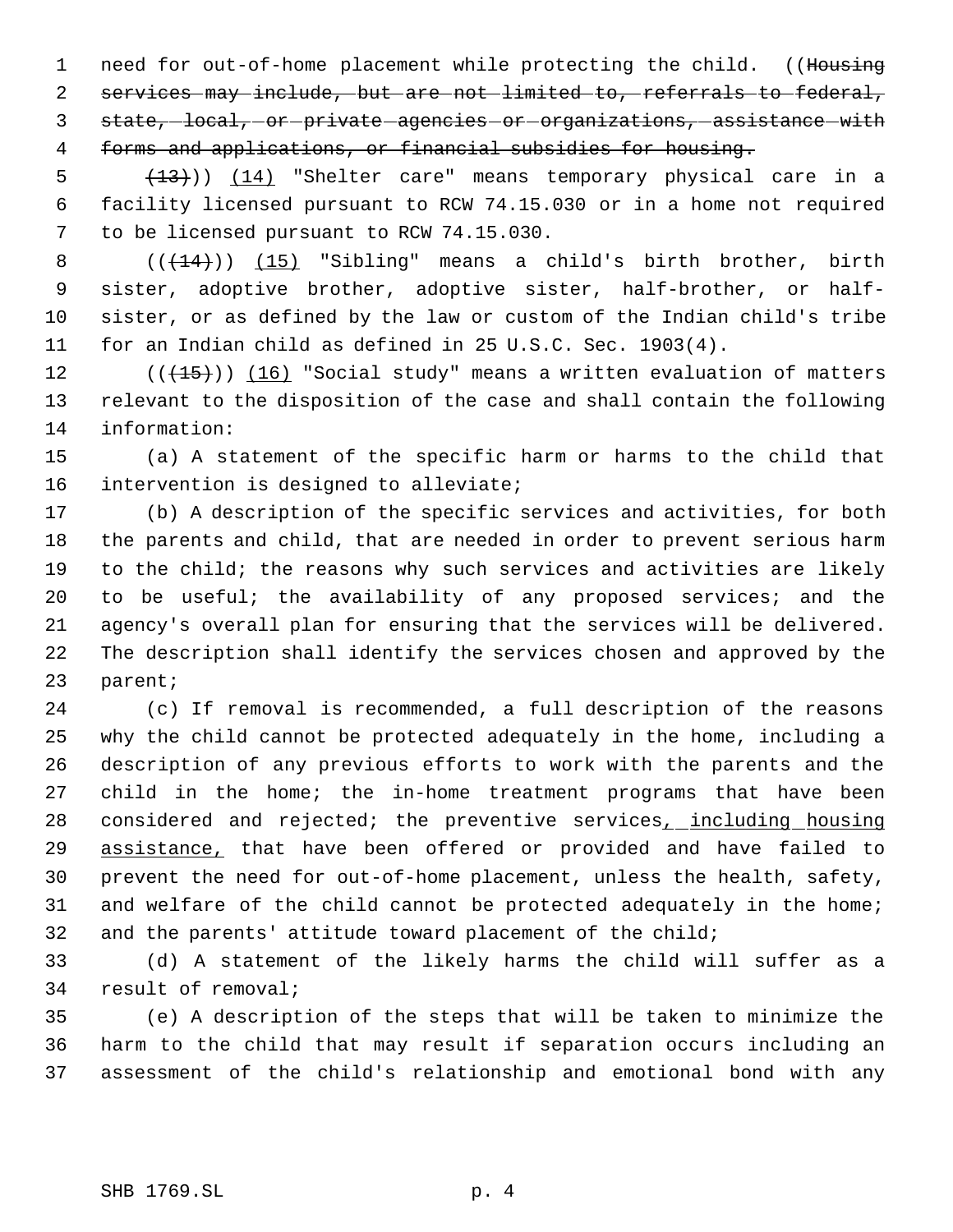siblings, and the agency's plan to provide ongoing contact between the child and the child's siblings if appropriate; and

 (f) Behavior that will be expected before determination that supervision of the family or placement is no longer necessary.

 **Sec. 2.** RCW 13.34.065 and 2008 c 267 s 2 are each amended to read as follows:

 (1)(a) When a child is taken into custody, the court shall hold a shelter care hearing within seventy-two hours, excluding Saturdays, Sundays, and holidays. The primary purpose of the shelter care hearing is to determine whether the child can be immediately and safely returned home while the adjudication of the dependency is pending.

 (b) Any parent, guardian, or legal custodian who for good cause is unable to attend the shelter care hearing may request that a subsequent shelter care hearing be scheduled. The request shall be made to the clerk of the court where the petition is filed prior to the initial shelter care hearing. Upon the request of the parent, the court shall schedule the hearing within seventy-two hours of the request, excluding Saturdays, Sundays, and holidays. The clerk shall notify all other parties of the hearing by any reasonable means.

 (2)(a) The department of social and health services shall submit a recommendation to the court as to the further need for shelter care in all cases in which it is the petitioner. In all other cases, the recommendation shall be submitted by the juvenile court probation counselor.

 (b) All parties have the right to present testimony to the court regarding the need or lack of need for shelter care.

 (c) Hearsay evidence before the court regarding the need or lack of need for shelter care must be supported by sworn testimony, affidavit, or declaration of the person offering such evidence.

 (3)(a) At the commencement of the hearing, the court shall notify the parent, guardian, or custodian of the following:

 (i) The parent, guardian, or custodian has the right to a shelter care hearing;

 (ii) The nature of the shelter care hearing, the rights of the parents, and the proceedings that will follow; and

(iii) If the parent, guardian, or custodian is not represented by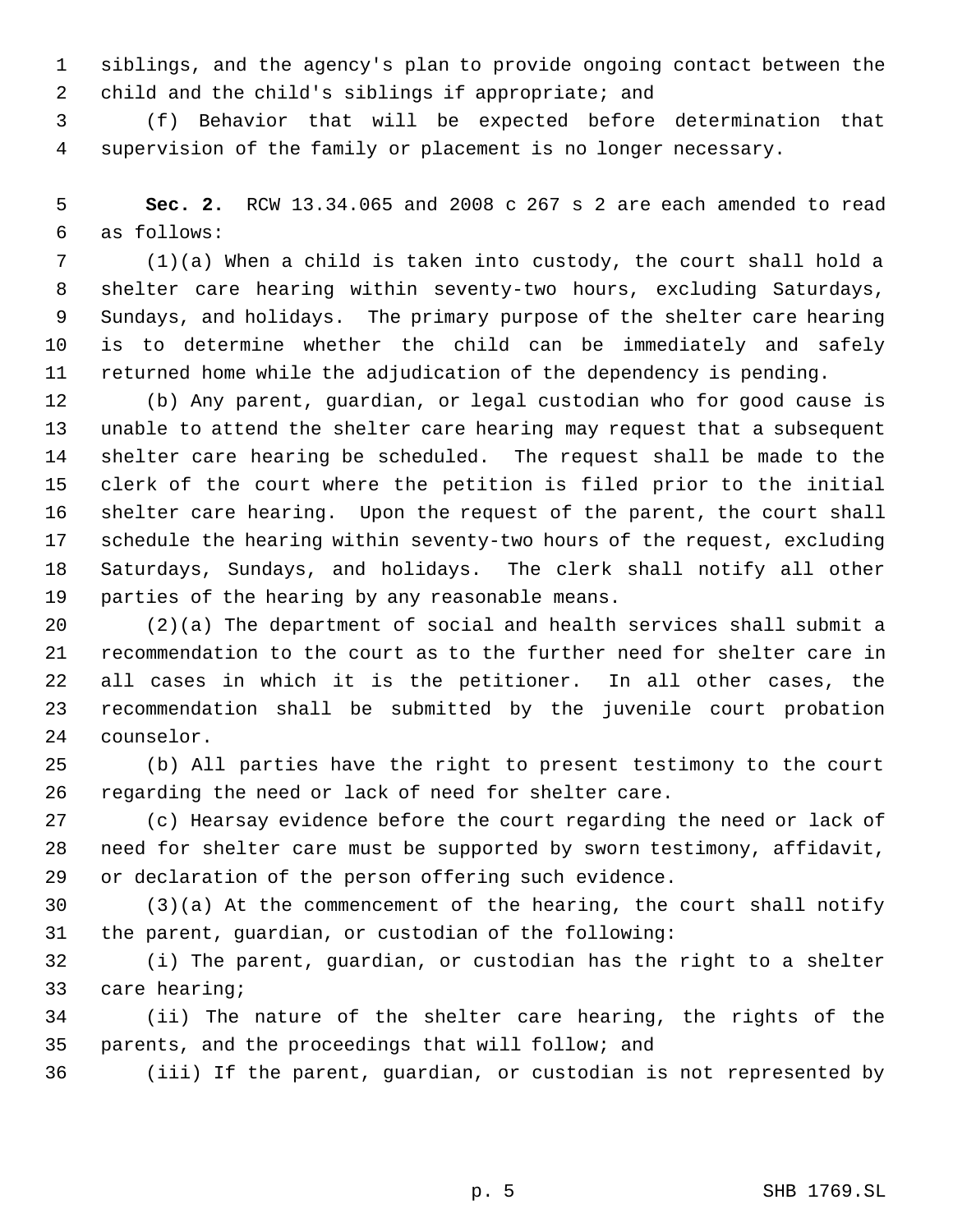counsel, the right to be represented. If the parent, guardian, or custodian is indigent, the court shall appoint counsel as provided in RCW 13.34.090; and

 (b) If a parent, guardian, or legal custodian desires to waive the shelter care hearing, the court shall determine, on the record and with the parties present, whether such waiver is knowing and voluntary. A parent may not waive his or her right to the shelter care hearing unless he or she appears in court and the court determines that the waiver is knowing and voluntary. Regardless of whether the court accepts the parental waiver of the shelter care hearing, the court must provide notice to the parents of their rights required under (a) of this subsection and make the finding required under subsection (4) of this section.

 (4) At the shelter care hearing the court shall examine the need for shelter care and inquire into the status of the case. The paramount consideration for the court shall be the health, welfare, and safety of the child. At a minimum, the court shall inquire into the following:

 (a) Whether the notice required under RCW 13.34.062 was given to all known parents, guardians, or legal custodians of the child. The court shall make an express finding as to whether the notice required under RCW 13.34.062 was given to the parent, guardian, or legal custodian. If actual notice was not given to the parent, guardian, or legal custodian and the whereabouts of such person is known or can be ascertained, the court shall order the supervising agency or the department of social and health services to make reasonable efforts to advise the parent, guardian, or legal custodian of the status of the case, including the date and time of any subsequent hearings, and their rights under RCW 13.34.090;

 (b) Whether the child can be safely returned home while the adjudication of the dependency is pending;

 (c) What efforts have been made to place the child with a relative; (d) What services were provided to the family to prevent or 34 eliminate the need for removal of the child from the child's home. If 35 the dependency petition or other information before the court alleges that homelessness or the lack of suitable housing was a significant 37 factor contributing to the removal of the child, the court shall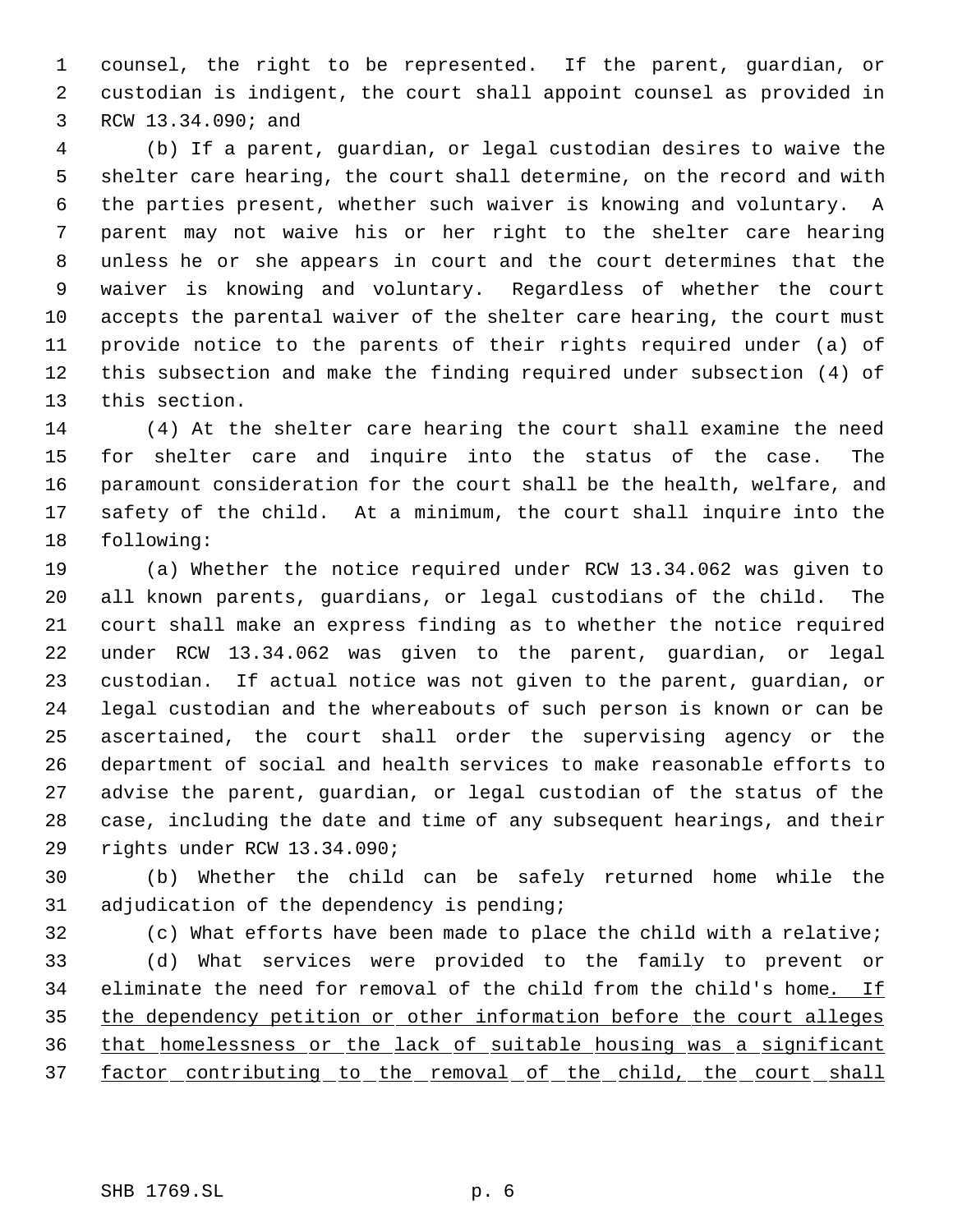inquire as to whether housing assistance was provided to the family to

2 prevent or eliminate the need for removal of the child or children;

 (e) Is the placement proposed by the agency the least disruptive 4 and most family-like setting that meets the needs of the child;

 (f) Whether it is in the best interest of the child to remain enrolled in the school, developmental program, or child care the child was in prior to placement and what efforts have been made to maintain the child in the school, program, or child care if it would be in the best interest of the child to remain in the same school, program, or child care;

(g) Appointment of a guardian ad litem or attorney;

 (h) Whether the child is or may be an Indian child as defined in 25 U.S.C. Sec. 1903, whether the provisions of the Indian child welfare act apply, and whether there is compliance with the Indian child welfare act, including notice to the child's tribe;

 (i) Whether, as provided in RCW 26.44.063, restraining orders, or orders expelling an allegedly abusive household member from the home of a nonabusive parent, guardian, or legal custodian, will allow the child to safely remain in the home;

 (j) Whether any orders for examinations, evaluations, or immediate services are needed. The court may not order a parent to undergo examinations, evaluation, or services at the shelter care hearing unless the parent agrees to the examination, evaluation, or service;

 (k) The terms and conditions for parental, sibling, and family visitation.

 (5)(a) The court shall release a child alleged to be dependent to the care, custody, and control of the child's parent, guardian, or legal custodian unless the court finds there is reasonable cause to believe that:

 (i) After consideration of the specific services that have been provided, reasonable efforts have been made to prevent or eliminate the need for removal of the child from the child's home and to make it possible for the child to return home; and

 (ii)(A) The child has no parent, guardian, or legal custodian to provide supervision and care for such child; or

 (B) The release of such child would present a serious threat of substantial harm to such child, notwithstanding an order entered pursuant to RCW 26.44.063; or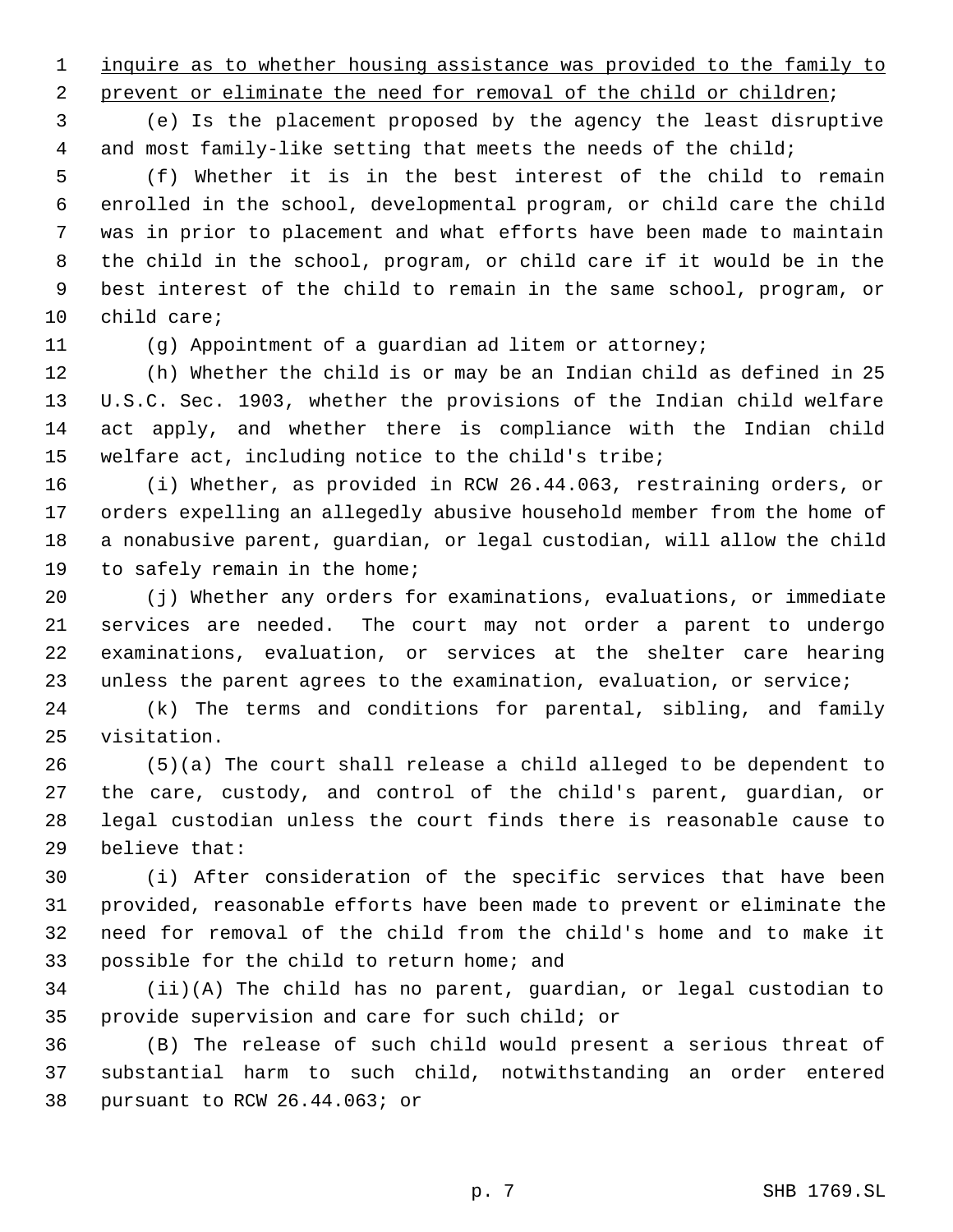(C) The parent, guardian, or custodian to whom the child could be released has been charged with violating RCW 9A.40.060 or 9A.40.070.

 (b) If the court does not release the child to his or her parent, guardian, or legal custodian, the court shall order placement with a relative, unless there is reasonable cause to believe the health, safety, or welfare of the child would be jeopardized or that the efforts to reunite the parent and child will be hindered. The relative must be willing and available to:

 (i) Care for the child and be able to meet any special needs of the child;

 (ii) Facilitate the child's visitation with siblings, if such visitation is part of the supervising agency's plan or is ordered by 13 the court; and

 (iii) Cooperate with the department in providing necessary background checks and home studies.

 (c) If the child was not initially placed with a relative, and the court does not release the child to his or her parent, guardian, or legal custodian, the supervising agency shall make reasonable efforts to locate a relative pursuant to RCW 13.34.060(1).

 (d) If a relative is not available, the court shall order continued shelter care or order placement with another suitable person, and the court shall set forth its reasons for the order. If the court orders placement of the child with a person not related to the child and not licensed to provide foster care, the placement is subject to all terms and conditions of this section that apply to relative placements.

 (e) Any placement with a relative, or other person approved by the court pursuant to this section, shall be contingent upon cooperation with the agency case plan and compliance with court orders related to the care and supervision of the child including, but not limited to, court orders regarding parent-child contacts, sibling contacts, and any other conditions imposed by the court. Noncompliance with the case plan or court order is grounds for removal of the child from the home of the relative or other person, subject to review by the court.

 (f) Uncertainty by a parent, guardian, legal custodian, relative, or other suitable person that the alleged abuser has in fact abused the child shall not, alone, be the basis upon which a child is removed from the care of a parent, guardian, or legal custodian under (a) of this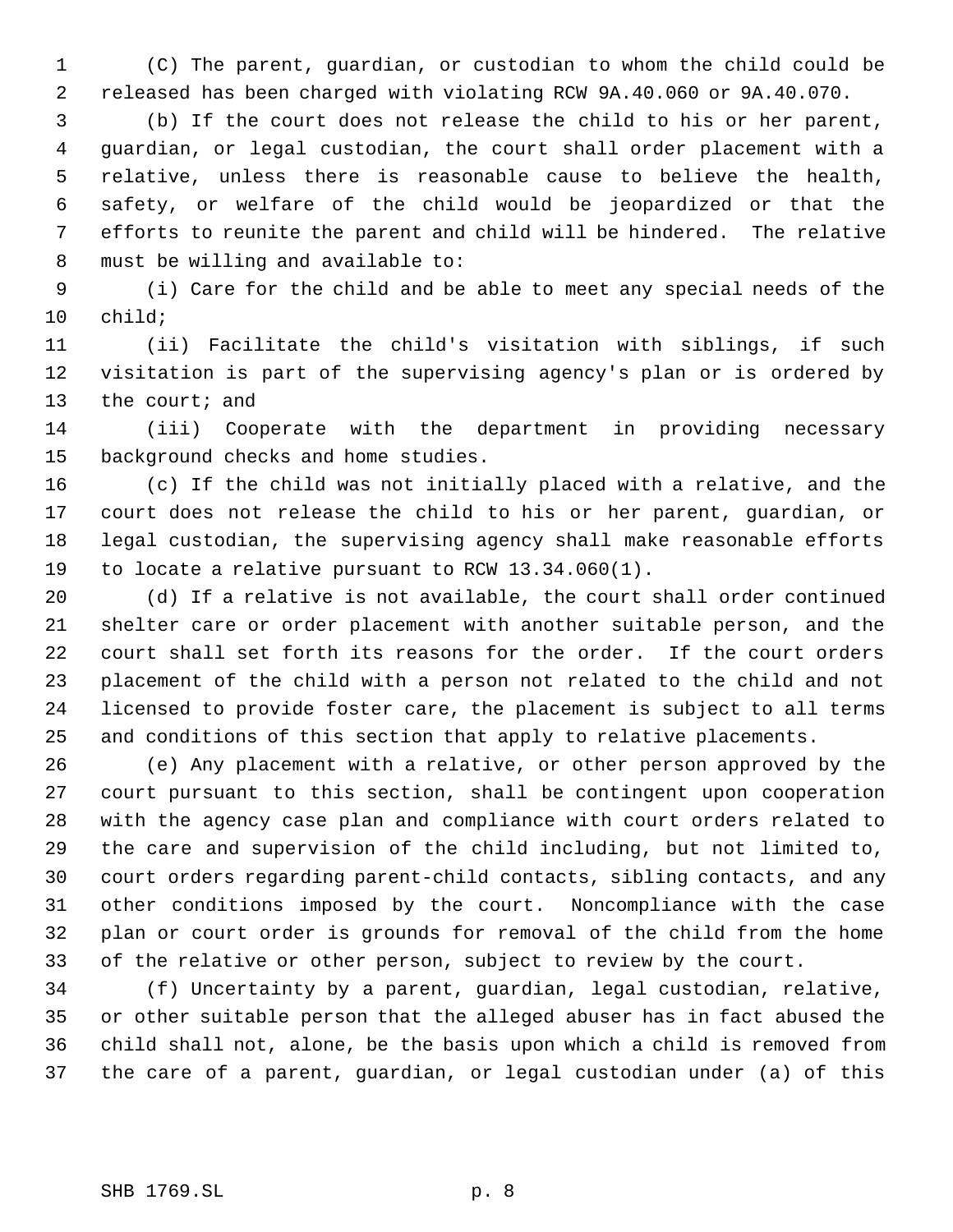subsection, nor shall it be a basis, alone, to preclude placement with a relative under (b) of this subsection or with another suitable person under (d) of this subsection.

 (6)(a) A shelter care order issued pursuant to this section shall include the requirement for a case conference as provided in RCW 13.34.067. However, if the parent is not present at the shelter care hearing, or does not agree to the case conference, the court shall not include the requirement for the case conference in the shelter care order.

 (b) If the court orders a case conference, the shelter care order shall include notice to all parties and establish the date, time, and location of the case conference which shall be no later than thirty days before the fact-finding hearing.

 (c) The court may order another conference, case staffing, or hearing as an alternative to the case conference required under RCW 13.34.067 so long as the conference, case staffing, or hearing ordered by the court meets all requirements under RCW 13.34.067, including the requirement of a written agreement specifying the services to be provided to the parent.

 (7)(a) A shelter care order issued pursuant to this section may be amended at any time with notice and hearing thereon. The shelter care decision of placement shall be modified only upon a showing of change in circumstances. No child may be placed in shelter care for longer than thirty days without an order, signed by the judge, authorizing continued shelter care.

 (b)(i) An order releasing the child on any conditions specified in this section may at any time be amended, with notice and hearing thereon, so as to return the child to shelter care for failure of the parties to conform to the conditions originally imposed.

 (ii) The court shall consider whether nonconformance with any conditions resulted from circumstances beyond the control of the parent, guardian, or legal custodian and give weight to that fact before ordering return of the child to shelter care.

 (8)(a) If a child is returned home from shelter care a second time in the case, or if the supervisor of the caseworker deems it necessary, the multidisciplinary team may be reconvened.

(b) If a child is returned home from shelter care a second time in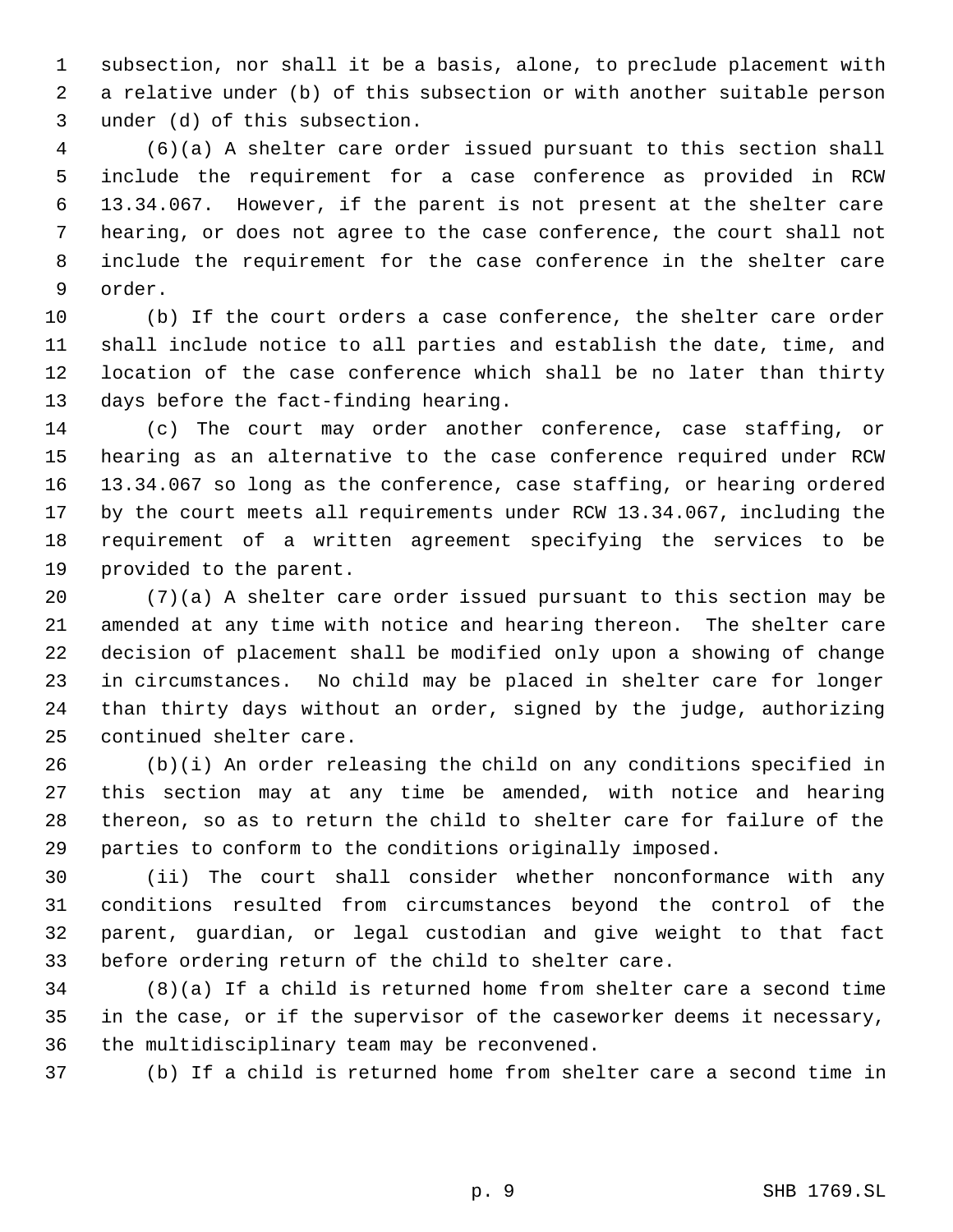the case a law enforcement officer must be present and file a report to the department.

 **Sec. 3.** RCW 13.34.130 and 2007 c 413 s 6 and 2007 c 412 s 2 are each reenacted and amended to read as follows:

 If, after a fact-finding hearing pursuant to RCW 13.34.110, it has been proven by a preponderance of the evidence that the child is dependent within the meaning of RCW 13.34.030 after consideration of the social study prepared pursuant to RCW 13.34.110 and after a disposition hearing has been held pursuant to RCW 13.34.110, the court shall enter an order of disposition pursuant to this section.

 (1) The court shall order one of the following dispositions of the case:

 (a) Order a disposition other than removal of the child from his or her home, which shall provide a program designed to alleviate the immediate danger to the child, to mitigate or cure any damage the child has already suffered, and to aid the parents so that the child will not be endangered in the future. In determining the disposition, the court 18 should choose ((those)) services to assist the parents in maintaining 19 the child in the home, including housing assistance, if appropriate, that least interfere with family autonomy and are adequate to protect the child.

 (b) Order the child to be removed from his or her home and into the custody, control, and care of a relative or the department or a licensed child placing agency for supervision of the child's placement. The department or agency supervising the child's placement has the authority to place the child, subject to review and approval by the court (i) with a relative as defined in RCW 74.15.020(2)(a), (ii) in a foster family home or group care facility licensed pursuant to chapter 74.15 RCW, or (iii) in the home of another suitable person if the child or family has a preexisting relationship with that person, and the person has completed all required criminal history background checks and otherwise appears to the department or supervising agency to be suitable and competent to provide care for the child. Absent good cause, the department or supervising agency shall follow the wishes of the natural parent regarding the placement of the child in accordance with RCW 13.34.260. The department or supervising agency may only place a child with a person not related to the child as defined in RCW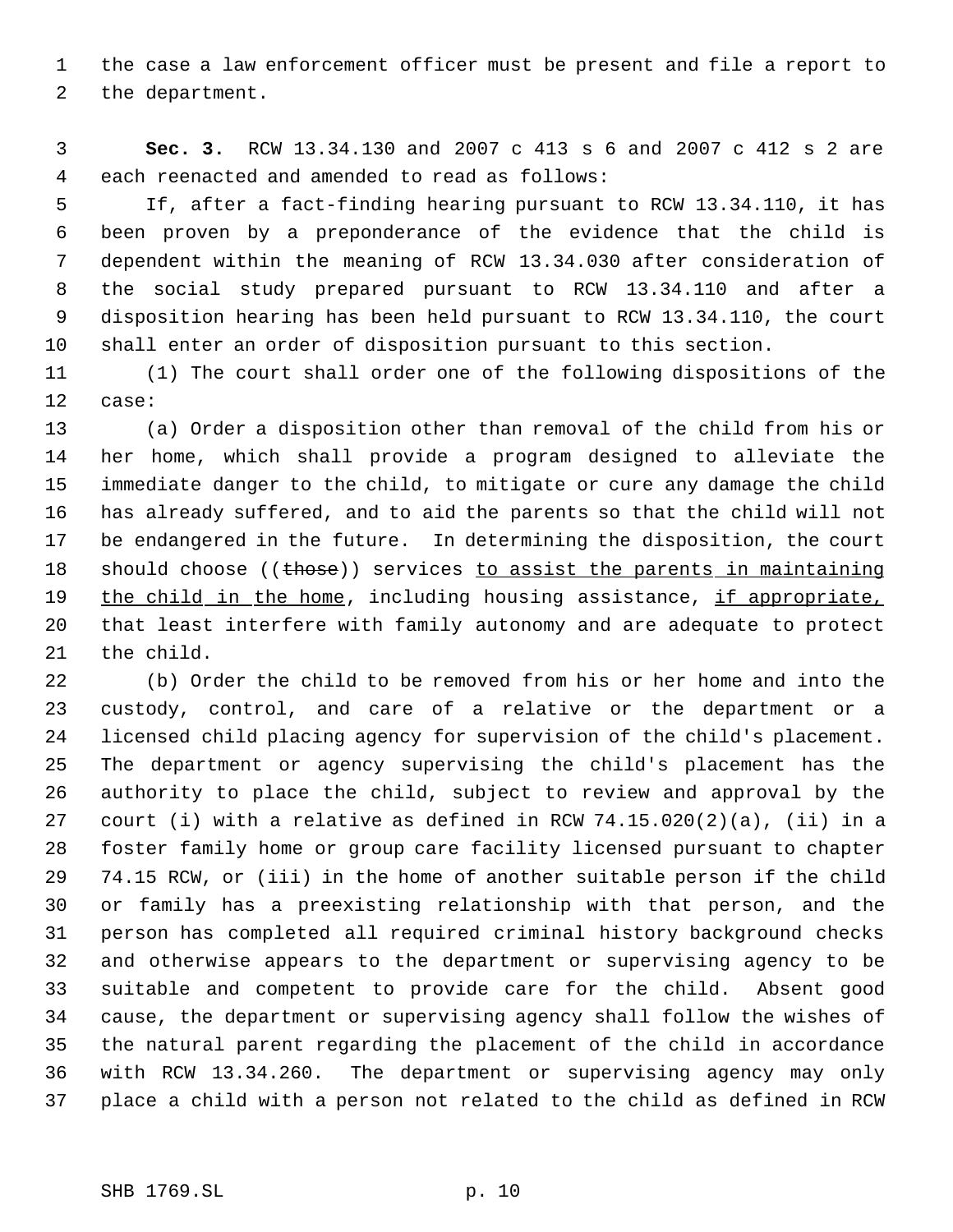74.15.020(2)(a) when the court finds that such placement is in the best interest of the child. Unless there is reasonable cause to believe that the health, safety, or welfare of the child would be jeopardized or that efforts to reunite the parent and child will be hindered, such child shall be placed with a person who is: (A) Related to the child as defined in RCW 74.15.020(2)(a) with whom the child has a relationship and is comfortable; and (B) willing and available to care for the child.

 (2) Placement of the child with a relative under this subsection shall be given preference by the court. An order for out-of-home placement may be made only if the court finds that reasonable efforts have been made to prevent or eliminate the need for removal of the child from the child's home and to make it possible for the child to 14 return home, specifying the services, including housing assistance, that have been provided to the child and the child's parent, guardian, or legal custodian, and that preventive services have been offered or provided and have failed to prevent the need for out-of-home placement, unless the health, safety, and welfare of the child cannot be protected adequately in the home, and that:

 (a) There is no parent or guardian available to care for such child;

 (b) The parent, guardian, or legal custodian is not willing to take custody of the child; or

 (c) The court finds, by clear, cogent, and convincing evidence, a manifest danger exists that the child will suffer serious abuse or neglect if the child is not removed from the home and an order under RCW 26.44.063 would not protect the child from danger.

 (3) If the court has ordered a child removed from his or her home pursuant to subsection (1)(b) of this section, the court shall consider whether it is in a child's best interest to be placed with, have contact with, or have visits with siblings.

 (a) There shall be a presumption that such placement, contact, or visits are in the best interests of the child provided that:

 (i) The court has jurisdiction over all siblings subject to the order of placement, contact, or visitation pursuant to petitions filed under this chapter or the parents of a child for whom there is no jurisdiction are willing to agree; and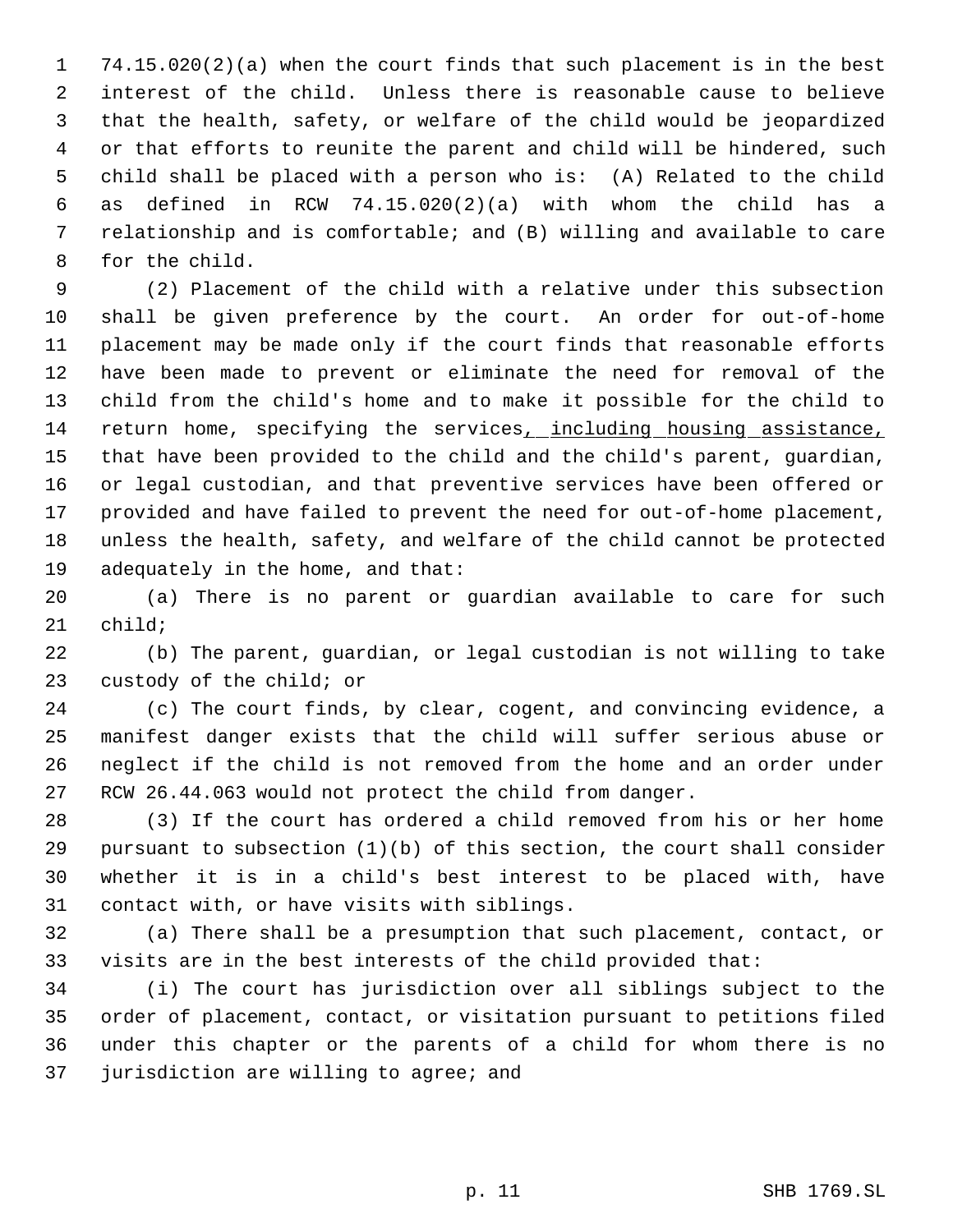(ii) There is no reasonable cause to believe that the health, safety, or welfare of any child subject to the order of placement, contact, or visitation would be jeopardized or that efforts to reunite the parent and child would be hindered by such placement, contact, or visitation. In no event shall parental visitation time be reduced in order to provide sibling visitation.

 (b) The court may also order placement, contact, or visitation of a child with a step-brother or step-sister provided that in addition to the factors in (a) of this subsection, the child has a relationship and is comfortable with the step-sibling.

 (4) If the court has ordered a child removed from his or her home pursuant to subsection (1)(b) of this section and placed into nonparental or nonrelative care, the court shall order a placement that allows the child to remain in the same school he or she attended prior to the initiation of the dependency proceeding when such a placement is practical and in the child's best interest.

 (5) If the court has ordered a child removed from his or her home pursuant to subsection (1)(b) of this section, the court may order that a petition seeking termination of the parent and child relationship be filed if the requirements of RCW 13.34.132 are met.

 (6) If there is insufficient information at the time of the disposition hearing upon which to base a determination regarding the suitability of a proposed placement with a relative, the child shall remain in foster care and the court shall direct the supervising agency to conduct necessary background investigations as provided in chapter 74.15 RCW and report the results of such investigation to the court within thirty days. However, if such relative appears otherwise suitable and competent to provide care and treatment, the criminal history background check need not be completed before placement, but as soon as possible after placement. Any placements with relatives, pursuant to this section, shall be contingent upon cooperation by the relative with the agency case plan and compliance with court orders related to the care and supervision of the child including, but not limited to, court orders regarding parent-child contacts, sibling contacts, and any other conditions imposed by the court. Noncompliance with the case plan or court order shall be grounds for removal of the child from the relative's home, subject to review by the court.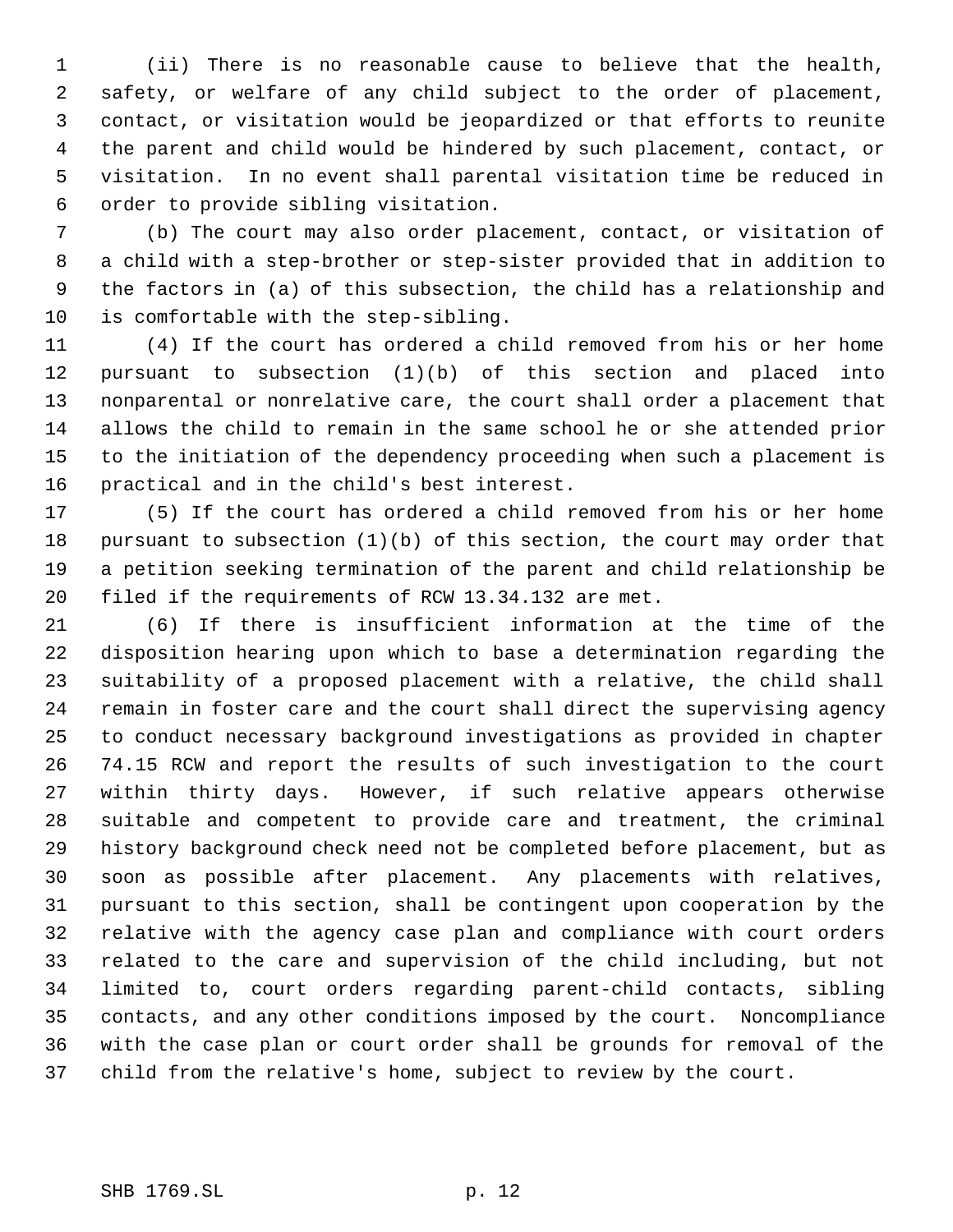**Sec. 4.** RCW 13.34.138 and 2007 c 413 s 8 and 2007 c 410 s 1 are each reenacted and amended to read as follows:

 (1) Except for children whose cases are reviewed by a citizen review board under chapter 13.70 RCW, the status of all children found to be dependent shall be reviewed by the court at least every six months from the beginning date of the placement episode or the date dependency is established, whichever is first. The purpose of the hearing shall be to review the progress of the parties and determine whether court supervision should continue.

 (a) The initial review hearing shall be an in-court review and shall be set six months from the beginning date of the placement episode or no more than ninety days from the entry of the disposition order, whichever comes first. The requirements for the initial review hearing, including the in-court review requirement, shall be accomplished within existing resources.

 (b) The initial review hearing may be a permanency planning hearing when necessary to meet the time frames set forth in RCW 13.34.145 (1)(a) or 13.34.134.

 (2)(a) A child shall not be returned home at the review hearing unless the court finds that a reason for removal as set forth in RCW 13.34.130 no longer exists. The parents, guardian, or legal custodian shall report to the court the efforts they have made to correct the conditions which led to removal. If a child is returned, casework supervision shall continue for a period of six months, at which time there shall be a hearing on the need for continued intervention.

 (b) Prior to the child returning home, the department must complete the following:

 (i) Identify all adults residing in the home and conduct background checks on those persons;

 (ii) Identify any persons who may act as a caregiver for the child in addition to the parent with whom the child is being placed and determine whether such persons are in need of any services in order to ensure the safety of the child, regardless of whether such persons are a party to the dependency. The department or supervising agency may recommend to the court and the court may order that placement of the child in the parent's home be contingent on or delayed based on the need for such persons to engage in or complete services to ensure the safety of the child prior to placement. If services are recommended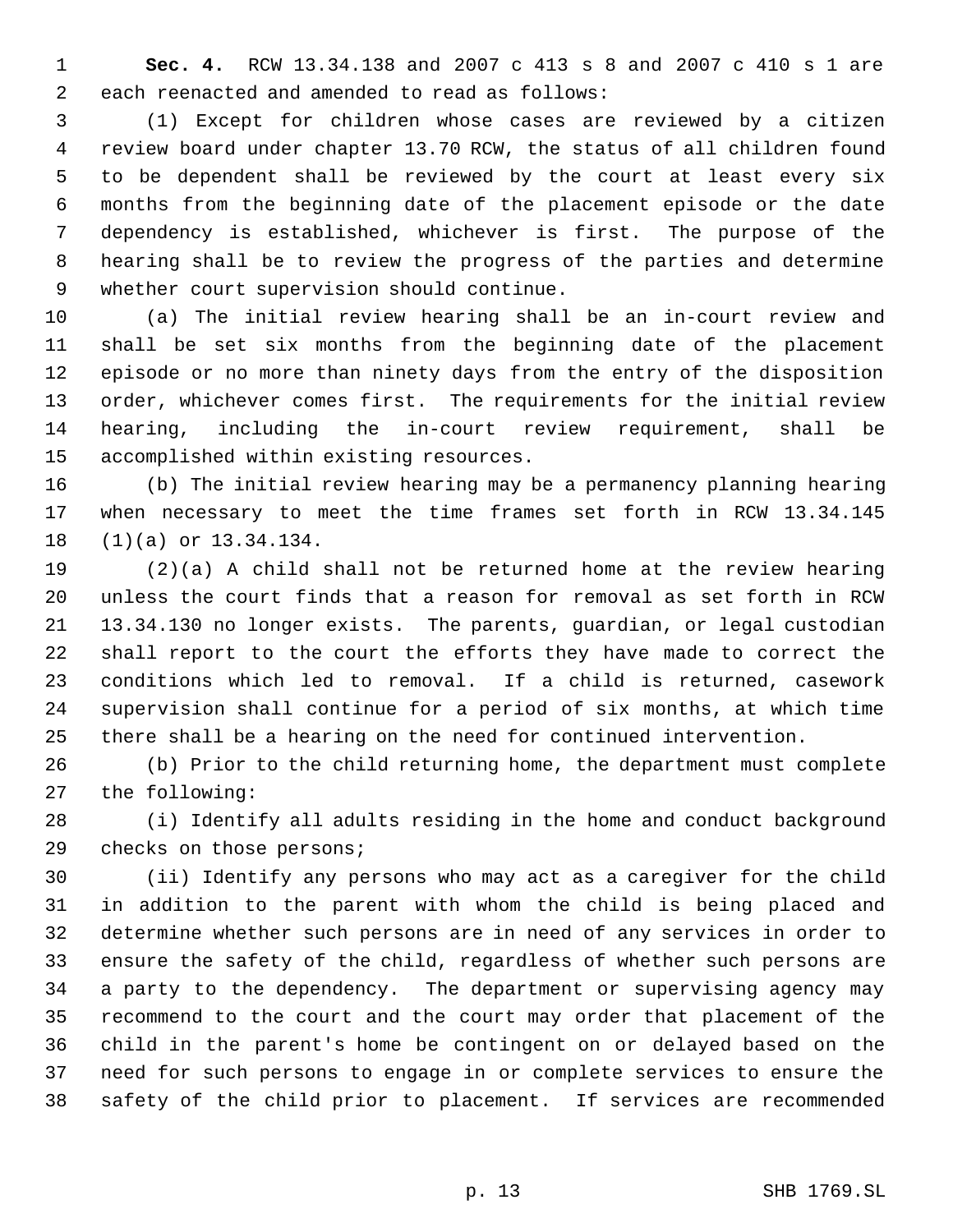for the caregiver, and the caregiver fails to engage in or follow through with the recommended services, the department or supervising agency must promptly notify the court; and

 (iii) Notify the parent with whom the child is being placed that he or she has an ongoing duty to notify the department or supervising agency of all persons who reside in the home or who may act as a caregiver for the child both prior to the placement of the child in the home and subsequent to the placement of the child in the home as long as the court retains jurisdiction of the dependency proceeding or the department is providing or monitoring either remedial services to the parent or services to ensure the safety of the child to any caregivers.

 Caregivers may be required to engage in services under this subsection solely for the purpose of ensuring the present and future safety of a child who is a ward of the court. This subsection does not grant party status to any individual not already a party to the dependency proceeding, create an entitlement to services or a duty on the part of the department or supervising agency to provide services, or create judicial authority to order the provision of services to any person other than for the express purposes of this section or RCW 13.34.025 or if the services are unavailable or unsuitable or the person is not eligible for such services.

 (c) If the child is not returned home, the court shall establish in writing:

 (i) Whether the agency is making reasonable efforts to provide services to the family and eliminate the need for placement of the child. If additional services, including housing assistance, are needed to facilitate the return of the child to the child's parents, the court shall order that reasonable services be offered specifying such services;

 (ii) Whether there has been compliance with the case plan by the child, the child's parents, and the agency supervising the placement;

 (iii) Whether progress has been made toward correcting the problems that necessitated the child's placement in out-of-home care;

 (iv) Whether the services set forth in the case plan and the responsibilities of the parties need to be clarified or modified due to the availability of additional information or changed circumstances;

(v) Whether there is a continuing need for placement;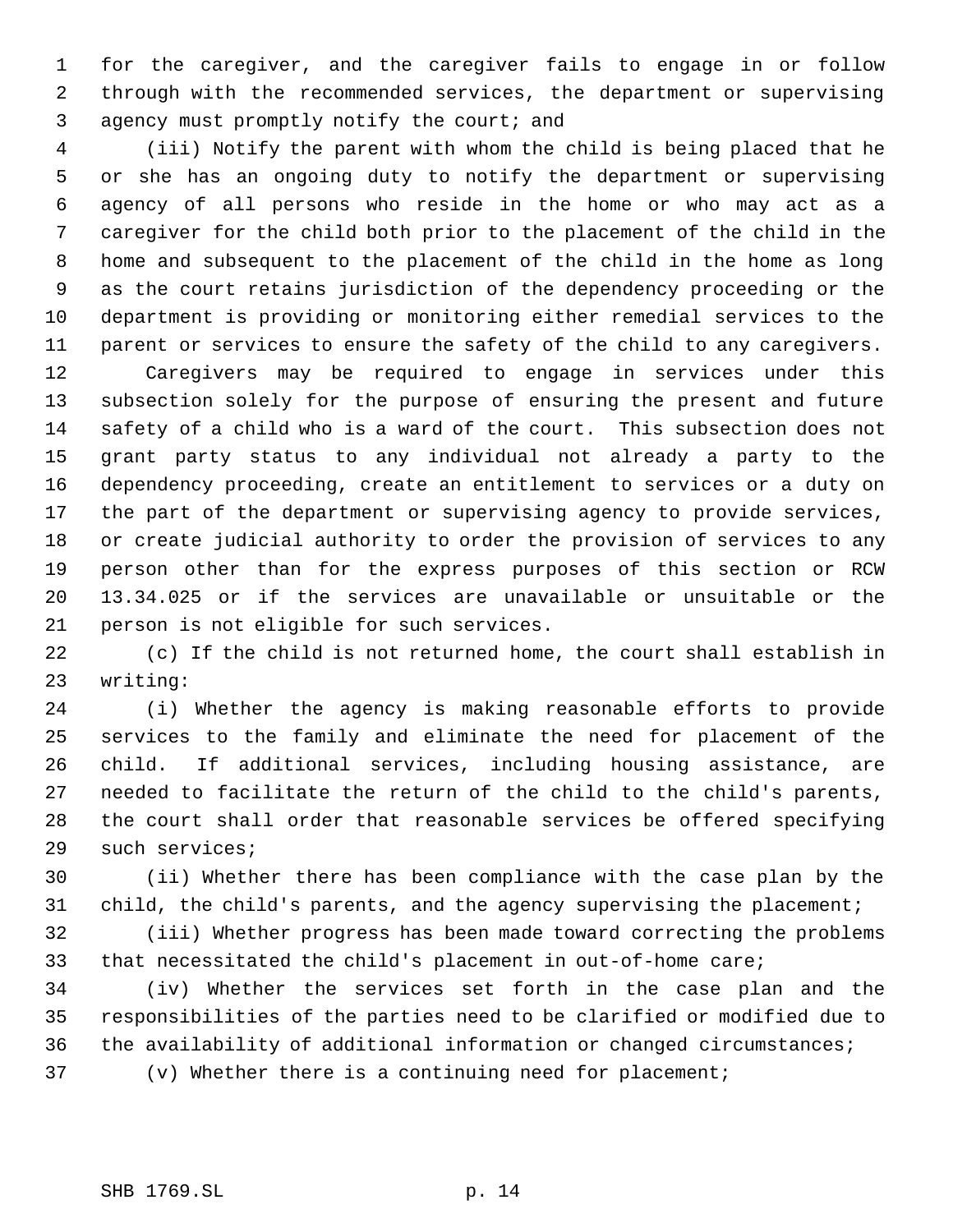(vi) Whether a parent's homelessness or lack of suitable housing is 2 a significant factor delaying permanency for the child by preventing 3 the return of the child to the home of the child's parent and whether housing assistance should be provided by the department or supervising 5 agency*i* 

 (vii) Whether the child is in an appropriate placement which adequately meets all physical, emotional, and educational needs;

8 (((vii)) (viii) Whether preference has been given to placement with the child's relatives;

 $((\forall i \pm i))$  (ix) Whether both in-state and, where appropriate, out-of-state placements have been considered;

12 ( $(\frac{ix}{})$ )  $(x)$  Whether the parents have visited the child and any 13 reasons why visitation has not occurred or has been infrequent;

14 ( $(\langle x\rangle)$ ) (xi) Whether terms of visitation need to be modified;

15  $((+x\texttt{i}))$   $(x\texttt{ii})$  Whether the court-approved long-term permanent plan 16 for the child remains the best plan for the child;

17  $((\overrightarrow{x\text{iii}}))$   $(x\text{iii})$  Whether any additional court orders need to be 18 made to move the case toward permanency; and

19 ( $(\overline{x\text{iii}}))$   $(x\text{iv})$  The projected date by which the child will be returned home or other permanent plan of care will be implemented.

 (d) The court at the review hearing may order that a petition seeking termination of the parent and child relationship be filed.

 (3)(a) In any case in which the court orders that a dependent child may be returned to or remain in the child's home, the in-home placement shall be contingent upon the following:

 (i) The compliance of the parents with court orders related to the care and supervision of the child, including compliance with an agency 28 case plan; and

 (ii) The continued participation of the parents, if applicable, in available substance abuse or mental health treatment if substance abuse or mental illness was a contributing factor to the removal of the child.

 (b) The following may be grounds for removal of the child from the home, subject to review by the court:

 (i) Noncompliance by the parents with the agency case plan or court order;

(ii) The parent's inability, unwillingness, or failure to